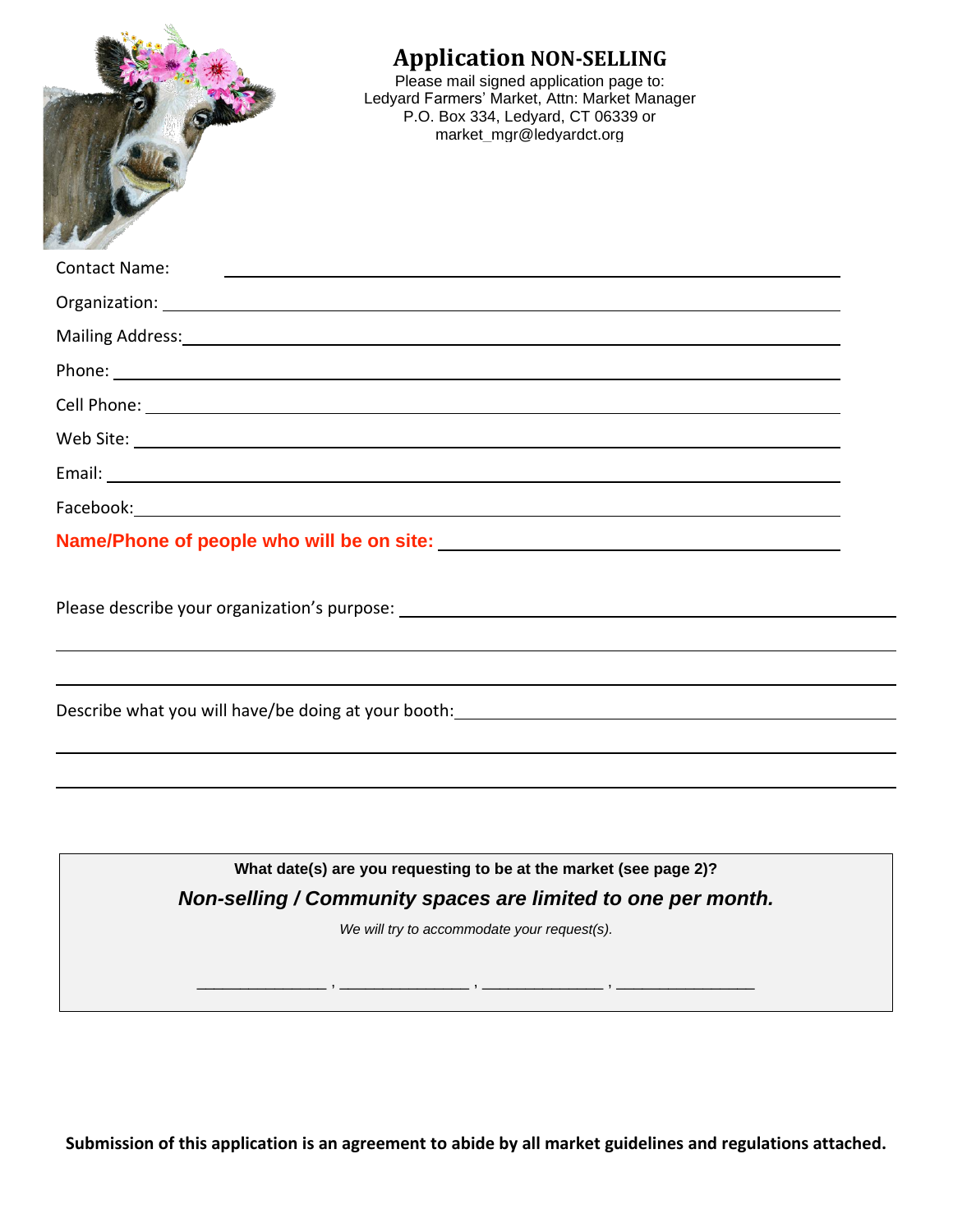# **NON-SELLING VENDORS**

- **The non-selling/community space at the Ledyard Farmers Market is dedicated to CT groups and organizations that would like to reach out to the community and share information about their organization.**
- **Non-selling/community vendors are welcome to distribute information about your group or organization and are encouraged to set up and engaging and attractive booth.**
- **No sales of any sort are permitted from your booth/space. Likewise, no food is permitted to be distributed through use of the booth/space. There is no fee for use of the Community space, but the application must be completed in full and your date will be confirmed by the Market Manager.**
- **The Ledyard Farmers Market is a family friendly event that is welcoming to all people. We seek to include groups and organizations that span a wide variety of interests and services. We have a limited number of Community / Non-selling spaces and will focus on Ledyard and surrounding area groups that have a focus on food, farming and well-being; focus on environmental issues and stewardship; educate about or promote best practices in care of animals; as well as those who focus on education, creativity, and the arts.**

Please initial the following:

\_\_\_\_\_\_\_\_ We understand that COVID-19 safety measures may still be in place for some or all of the market and that these measures may impact the ability of the market to host Community Groups. We understand that the market will notify us regarding any changes in dates.

\_\_\_\_\_\_\_\_ If **COVID-19 precautions are necessary, we will adhere to all market safety policies.**

PRINTED NAME DATE SIGNATURE SIGNATURE THE SERVICE OF THE DATE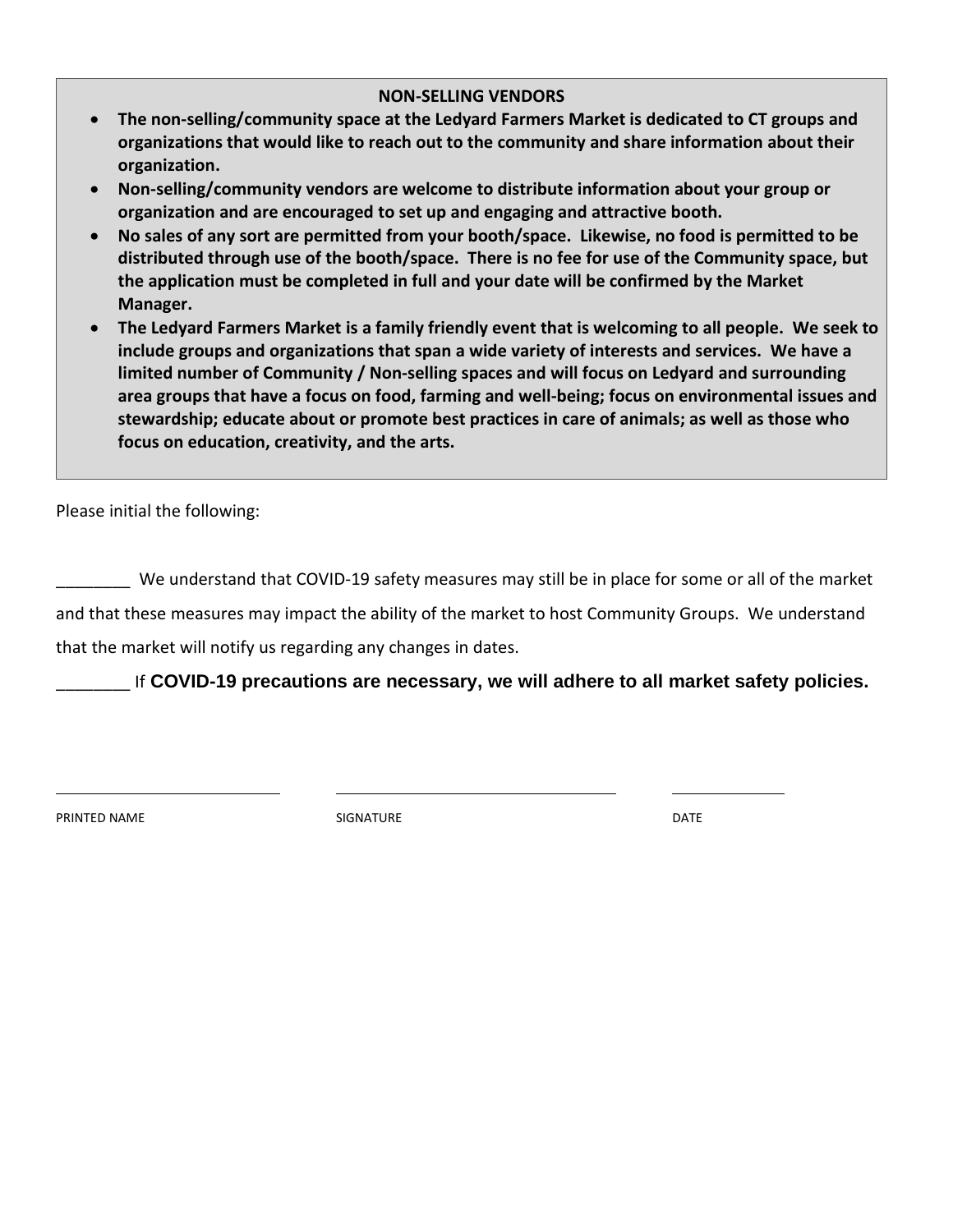# **2022 Information Package**

LFM is proud to offer the market as a resource to Ledyard community-based groups, town organizations, and nonprofits. Space is held for groups conducting Ledyard-related outreach. There is no charge for a table however participation is at the discretion of the market. **No sales are permitted from community booths and no food may be distributed.** Advance scheduling and pre-approval from LFM staff are required.

## **Market Info:**

The market is held each Wednesday from the first week of June to mid-September. The market is held at the Ledyard Center Town Green – lower lot located at 741 Colonel Ledyard Hwy., Ledyard.

| Date    | Theme 222                             |
|---------|---------------------------------------|
| June 1  | <b>Back with a Bang</b>               |
| June 8  | <b>How Sweet it is</b>                |
|         | June 15   Rainbow Connection          |
|         | June 22 Everythng's Better with Bacon |
| June 29 | <b>SEA you at the market</b>          |
| July 6  | <b>Red, White &amp; Berry</b>         |
| July 13 | Let's Get Cooking                     |
| July 20 | <b>Ohana Luau</b>                     |

| Date          | Theme 222                     |
|---------------|-------------------------------|
| July 27       | <b>Hometown Ho Down</b>       |
| Aug 3         | <b>Dogs Days of Summer</b>    |
|               | Aug 10   Bubbles & Blooms     |
|               | Aug 17 Perfect Pairings       |
| Aug 24        | Crusin' to the 50's           |
| <b>Aug 31</b> | <b>Bee Happy, Bee Healthy</b> |
|               | Sept 7 Colonel Pride          |
|               | Sept 14 Heroes at Home        |

# **Summer 2021 Market Committee:**

**Market Manager –** Lauri Hary – market\_mgr@LedyardCT.org **Asst. Market Manager –** Jami Allyn – Jallyn@brand-svc.com **LFM Committee Team:** Pam Ball, April Brunelle, Ellin Grenger, Pete Hary, Bill Thorne & Amy Yaras

### **Documentation:**

- $\checkmark$  The word "group" refers to community groups, town or state organizations, and non-selling vendors.
- ✓ A community group is a non-profit or a not-for-profit group operating for the benefit of others or animals. Ledyard CHAIN, churches, the VFW, and Scout groups are some examples of community groups.
- $\sqrt{ }$  A non-selling vendor is a local vendor who participates in the market to promote their business by the distribution of information or materials but does not sell any items. For example, a restaurant might give out coupons or a dental group might give out toothbrushes.
- ✓ **Applying does not guarantee a spot at the market**. Applications from groups are reviewed by the committee and are allowed into the market at the market's discretion. Once approved you will be contacted by a committee member.
- ✓ Applications and documentation should be emailed to Market\_Mgr@Ledyardct.net or mailed to P.O. Box 334, Ledyard, CT 06339.
- ✓ The market has a limited number of community group spaces.
- ✓ A group may request one space per month with priority given to selling vendors.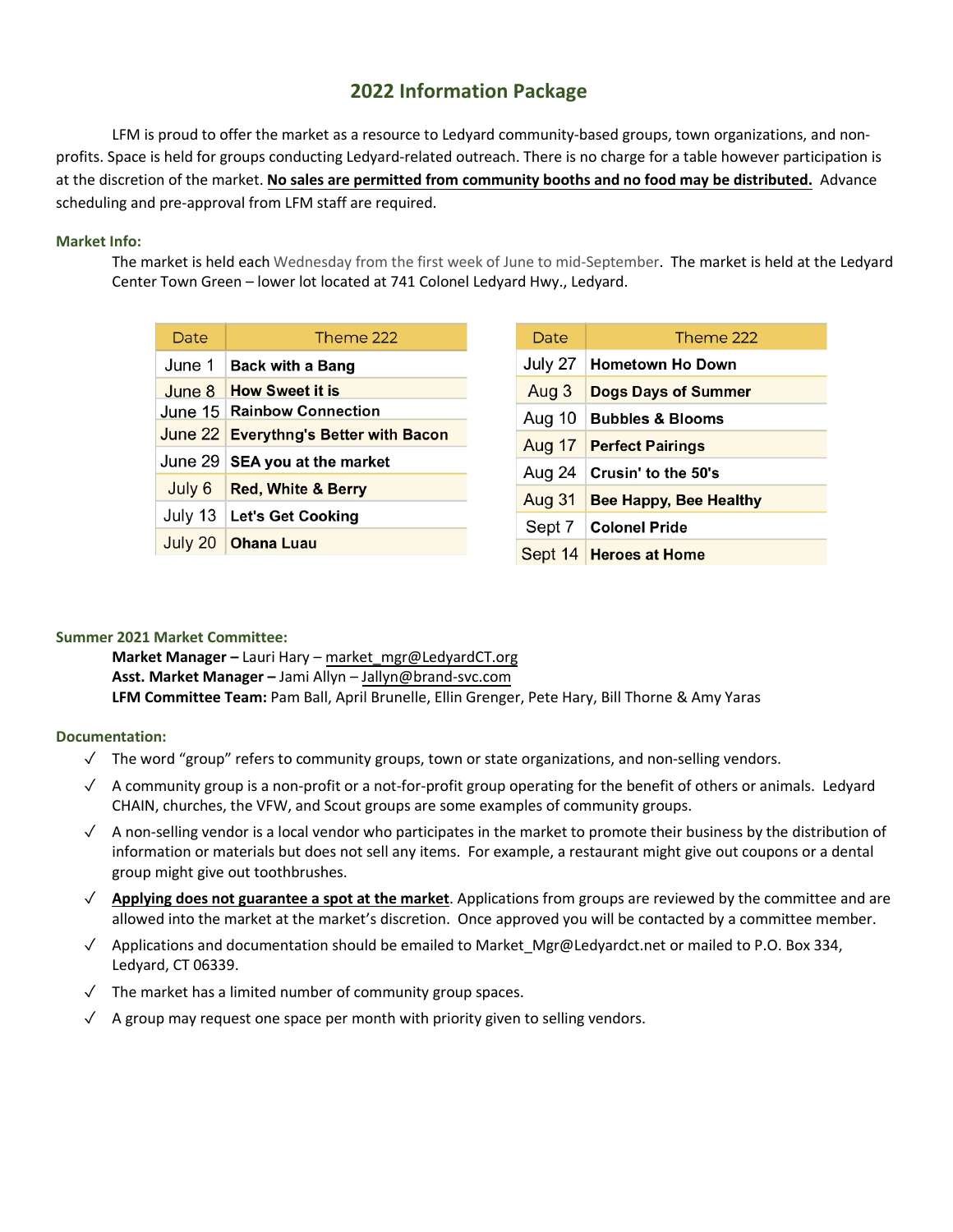#### **Market Grounds**



Groups share responsibility for keeping LFM viable and ensuring public safety. By following the rules and policies as outlined below, groups will remain "in good standing" and help create a safe, fun, and profitable market environment. Violation of the rules will put a group "out of compliance" which can affect their status.

#### **Set-Up:**

- $\sqrt{ }$  Set up starts at 2:30.
- ✓ All groups must be set up and ready by 4 pm sharp.
- $\sqrt{ }$  Groups must supply their own tables, tents, chairs, etc. The market may have equipment available for use but it is the responsibility of the group to retrieve, set up, take down, and store any borrowed equipment. The group will **be responsible for replacing any damaged equipment.**
- ✓ The entrance into the market field is specific. You must enter the fairgrounds via the Ledyard Bill Library entrance (off Colonel Ledyard Hwy). Drive up the library driveway and proceed through the gate and down the dirt road. Take a left up the hill and wait between the pavilion and back of the church. An LFM member will be at the entrance to give you your location.
- $\sqrt{ }$  Vehicles will not be allowed onto the field after 3:50 pm. If you get to the market after this time you can park in the church parking lot and walk your belongings to your location.

#### **Canopies/Space:**

- ✓ Most accidents at Farmers Markets involve windblown tents, canopies, and umbrellas. LFM requires that ALL groups secure their tents, canopies, and/or umbrellas to the ground using stakes +/or weights.
- ✓ Vehicles must be parked directly behind the booth. Doors and trunks should be closed during the market.
- $\sqrt{ }$  Displays: Tables must be covered with tablecloths, linen, burlap, etc. Floor-length table clothes are preferred to hide any under-table storage.
- ✓ Make sure there are no tripping hazards around your booth.

#### **Clean-Up:**

- ✓ Break down starts at 7:01 pm. Do not start breaking down before this time.
- $\sqrt{\phantom{a}}$  Clean-up must be completed by 8 pm.
- ✓ Do not leave garbage behind.

#### **Cancellations / Failure to Show:**

- ✓ Cancellations are expected 48 hours before the market.
- $\sqrt{\phantom{a}}$  After 2 cancellations or failure to show your good standing status with the market will be affected.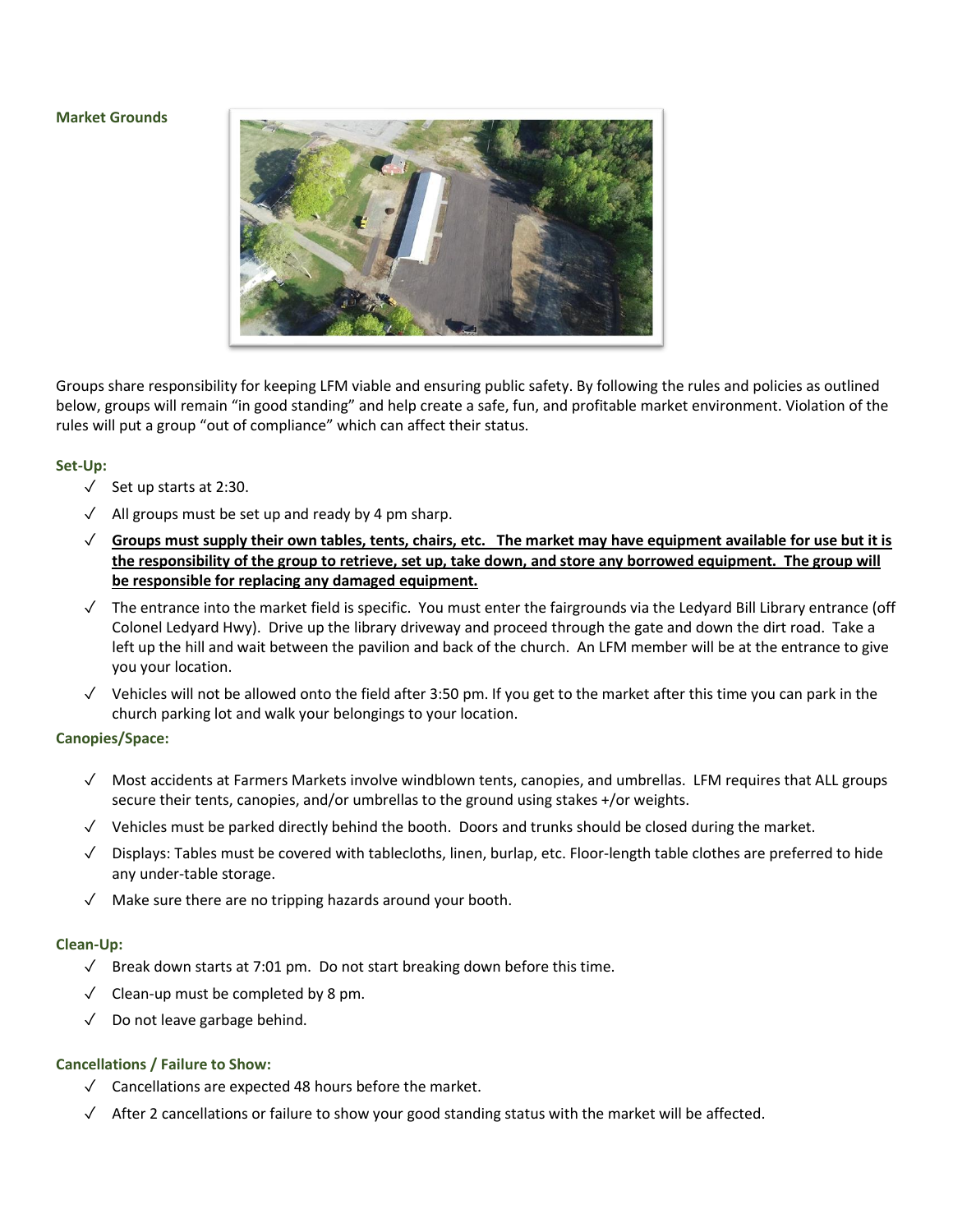**Weather:** LFM is an outdoor market and therefore is weather dependent, we will tough out mild wind or rain, but in the case of excessive rain, wind, severe or dangerous weather the market would be canceled. It shall be at the Market Managers' sole discretion to cancel or close the market early due to the weather conditions. Should the market need to be canceled, the Market Manager will send out a notice, via text message or email by noon the day of the market.

## **Group Requirements/Information:**

- ✓ Each group must identify themselves by use of an attractively lettered sign stating their name and location. The sign must be clearly visible from the center aisle. Groups are encouraged to have business cards. All literature displayed must relate to his/her group affairs.
- ✓ Any conflicts or potential conflicts, which may arise between a group and a customer or between groups at the market must be brought to the attention of the LFM Market Manager.
- $\sqrt{\phantom{a}}$  Groups are not allowed to break down their booth or leave the market, for any reason until closing time. Breaking down or leaving the market early will affect your group's good standing.
- ✓ Under no circumstances can anyone drive on the field during market hours. The safety of the customers and other vendors and groups is compromised.
- $\sqrt{ }$  At the LFM we strive to create a welcoming, family atmosphere for both our patrons, as well as a sense of community among our groups. All groups are expected to be courteous and honest with customers, as well as one another.
- ✓ Groups who choose to bring children to the market as asked to ensure that the conduct of the minors is appropriate and not disruptive to our customers or other groups or vendors.
- $\checkmark$  For political or religious groups, all literature and campaigning must remain within the 10' x 10' space.
- $\sqrt{ }$  The Market Team is there to help you. Should you need a bathroom break or a few minutes away from your booth, let a team member know and we will have an LFM team member watch your booth.

#### **Sanitation:**

- $\checkmark$  Groups should present themselves and their employees in a clean and professional manner.
- ✓ Booth, tables, and accessories should be clean and presentable.
- $\sqrt{\phantom{a}}$  No smoking or vaping on the property.
- ✓ Groups must operate their stand in a safe and sanitary manner. You should arrange your table to create an attractive display. Tables should be clean of debris and personal items.

**Volunteers:** Our hardworking volunteers are imperative to the success of our market. You can't miss them—they will be wearing green market shirts. Volunteers donate their time to support our groups and vendors and help the market succeed.

### **How LFM enforces the rules:**

- ✓ All rules of the market are enforced by the Market Manager or his or her designee, who has ultimate on-site authority. Complaints or problems should be directed to the Market Manager promptly.
- $\sqrt{ }$  LFM will contact group owners to address the non-complying behavior and corresponding consequence.
- ✓ Customer complaints will be forwarded to groups and kept on file. Complaints may result in disciplinary action including removal from the market.
- $\sqrt{ }$  If a group does not abide by any of the rules of LFM or comply with federal, state, and local regulations applicable to market participation, the Market Manager or designee may take any action deemed appropriate, including barring the group from attending.
- $\sqrt{ }$  LFM reserves the right to make an exception to these rules and enforcement policies at its discretion.